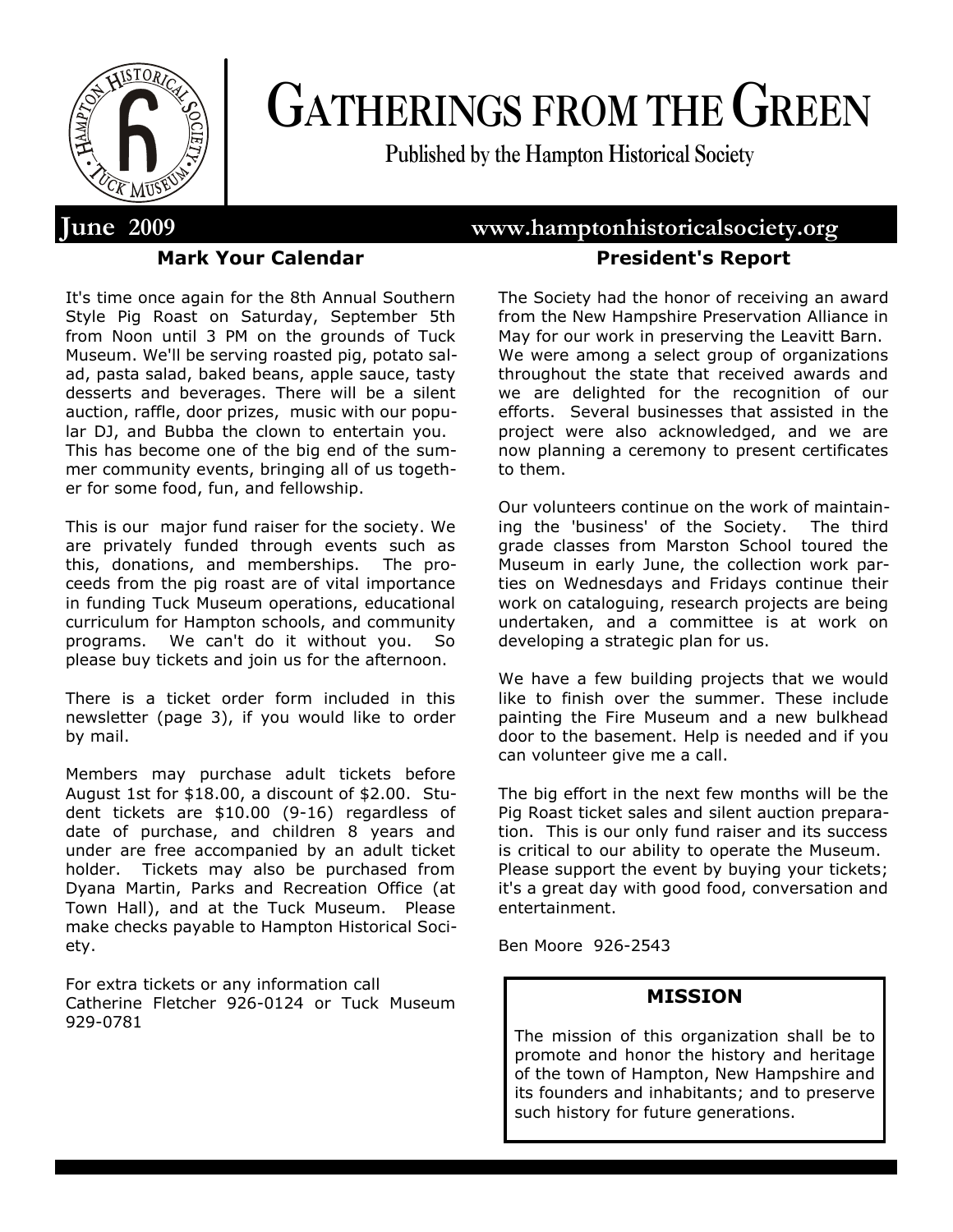# **Director's Report**

Currently on display is the wedding dress of Celestina Marelli. It is a lovely deep blue silk dress with lace collar and cuffs. Stunning on its own, but even more special once the story unfolds. Along with the dress we have a wedding photograph of the diminutive Celestina with her dapper husband, Luigi. Thanks to their granddaughters, Marcia Buber and Karen Raynes, we also have their family history.

Local residents will recognize the name. Marelli's Market, started in 1914, was the only grocery store in Hampton for many years. They provided credit to the townspeople through the great depression and offered home delivery of groceries to residents of Hampton and area towns. For years Luigi and Celestina worked side by side. Their kindness was well know as they sent care packages to Hampton soldiers serving in World War II and the Korean War. Luigi died in 1959 at the age of 76. Celestina worked in the store until she was 90, passing away at 93.

In 1960 the town of Hampton voted to name the depot square located across the street from the market "Luigi Marelli Square". Today Marelli's Market is the longest continually-operated business in Hampton and is still run by the members of the family. It is a local meeting place and is known by kids of all ages for its wall of penny candy.

Visitors viewing our display have an opportunity to write down their memories of Marelli's Market and receive a treat courtesy of the family. This beautiful wedding dress signifies the history of a family making a life in Hampton.

Betty Moore

# **Pig Roast Silent Auction**

An important part of the pig roast is the silent auction. The auction provides around a third of the revenues and helps make the pig roast such a major fund raising event for the Society. Members can help by donating collectibles, antiques, services and discounts for business items. If you have items that you can donate, please call Ben Moore 926-2543 to make the arrangements.

# **Programs for 2009**

Our program year began successfully on March 28 with Gerry Miller's presentation on maps and geography. Twenty-five plus attended and all found the talk to be informative, especially the Leavitt and Carrigian maps.

Gerry's talk set the stage for our second program in May. In that talk, Dr. Jere Daniell discussed the political behavior of those who occupied the landscape of Gerry Miller's presentation - its citizens. Dr. Daniell talked about the development of the classic image of the New England town - that being the white steeple church, the grass covered common, and passionate politics. Dr. Daniell pointed out the distinction between town and city in New England and the jungle that New England politics and governance is known to be. Thirty plus were in the audience.

June will see the final program of our changing character of the New England town series titled "Hampton Then and Now." Our own Elizabeth Aykroyd and Betty Moore will draw on the Tuck Museum's extensive postcard collection to show the changing images of Hampton - a New England town.

Be sure to check out our upcoming programs in the Upcoming Events calendar on the last page.

Bill Keating, Program Committee Chair

# **Pig Roast Volunteers Needed**

The next pig roast planning meeting is 4:30 June 24 at the Tuck Museum. All are welcome to attend!

Once again we are looking for people to help with the pig roast on September 5. A few hours of your time makes all the difference! We need help with table and tent set up on Friday, serving and silent auction on Saturday, homemade desserts, and clean-up after the event. Contact Kate Pratt at 926-3531 or email her at comish1@comcast.net for more information on ways that you can assist.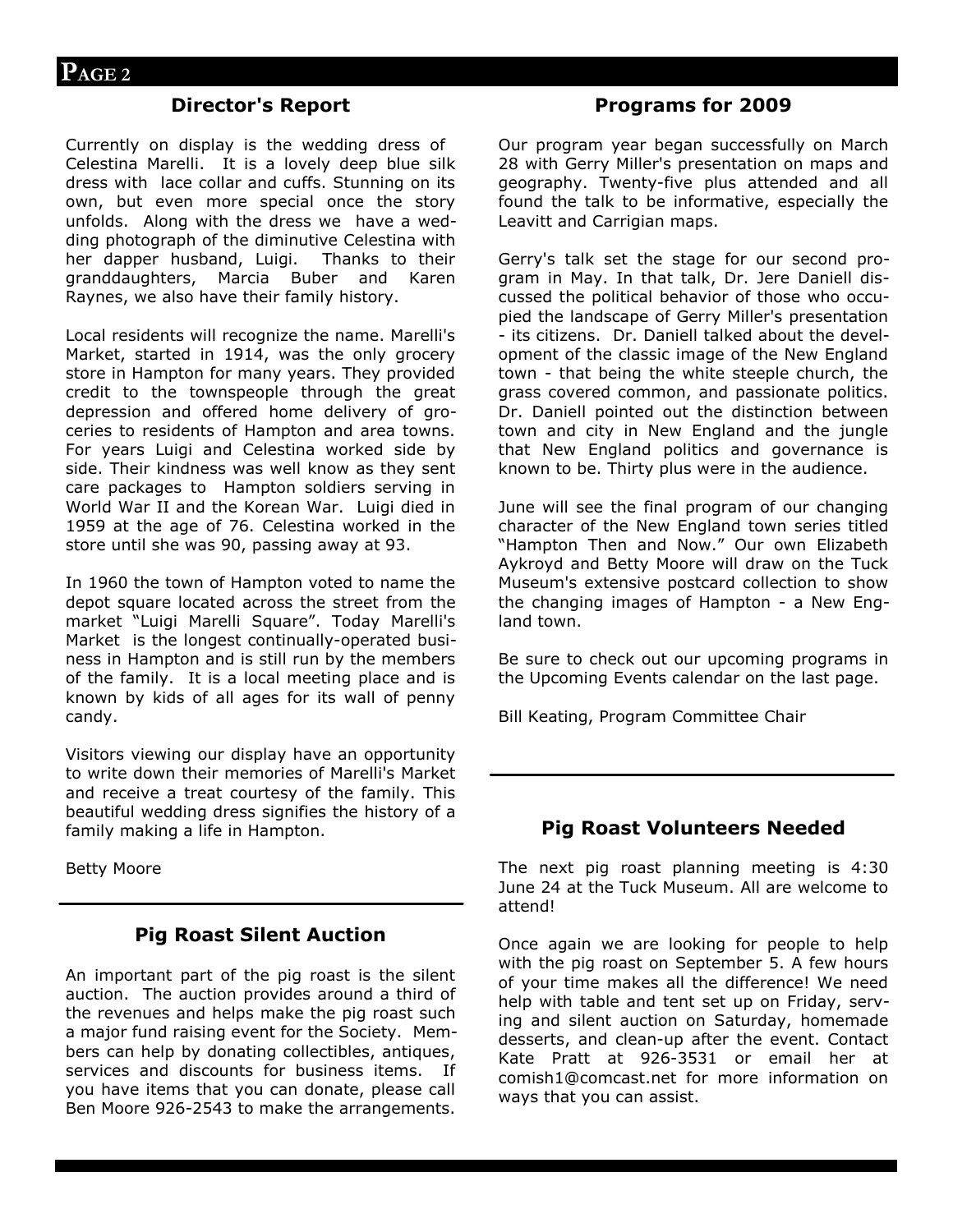# **Committee for Strategic Planning Drafting Long-Range Plan**

A committee of members appointed by the Board has been meeting for the last two months to draft a vision of the Historical Society's future over the next five to ten years. The charge to the committee was to envision how the Society could grow and enhance its services to the community. No limits were placed on any ideas brought up to the group, and over the last few weeks a number of important initiatives have been suggested as goals which we should strive to achieve. The committee is now working on strategies to implement some of these proposals in the next few years.

The hard-working committee members are Percy Annis, Elizabeth Aykroyd, Chair, Lynn Blume, Tracy Emerick, Rich Hureau, Dona Janetos, Bill Keating, Secretary, Sammi Moe, Ben Moore, Betty Moore, Candy Stellmach, and Martha Williams.

### **School Days**

The creative photography class at Winnacunnet High School recently used the Leavitt Barn for one of their photography exercises.

The week of June 2 the third graders from Marston School came through en mass and enjoyed sessions in the schoolhouse, firehouse, and barn. In the main building they had a history scavenger hunt and "Historic Hampton" photo presentation. Many parents accompanied the group and it was the first time most of them had been to the museum.

One student was heard to remark to another "I didn't know that Hampton was so interesting." Let's hope that spark of interest will lead to a life long love of history

Thanks to Sammi Moe who coordinates all the school programs and Bud and Lois DesRochers, Maggie Generis, Priscilla Triggs-Weeks, Ben and Betty Moore for helping at the various stations.

| <b>Hampton Historical Society</b> |  |  |
|-----------------------------------|--|--|
| <b>PO Box 1601</b>                |  |  |
| <b>Hampton, NH 03843-1601</b>     |  |  |
| 603-929-0781                      |  |  |

#### **Pig Roast Ticket Order Form**

September 5, 2009

I would like to order tickets for the Hampton Historical Society Pig Roast

| Adult tickets at \$20 each                             |
|--------------------------------------------------------|
| Advance Sale Member tickets at \$18 each               |
| (Must be ordered by August 1)                          |
| Student tickets (ages 9-16) at \$10 each               |
| Table for eight at \$150 per table                     |
| Children 8 and under free when accompanied by an adult |
| Total                                                  |

#### **Checks made out to Hampton Historical Society Mailing address P.O. Box 1601 Hampton, NH 03843**

**Ticket options** (select one)

Mail tickets directly to:

Name: Address: \_\_\_\_\_\_\_\_\_\_\_\_\_\_\_\_\_\_\_\_\_

or

Hold my tickets at the serving line. But notify me for confirmation Phone  $#$  or email address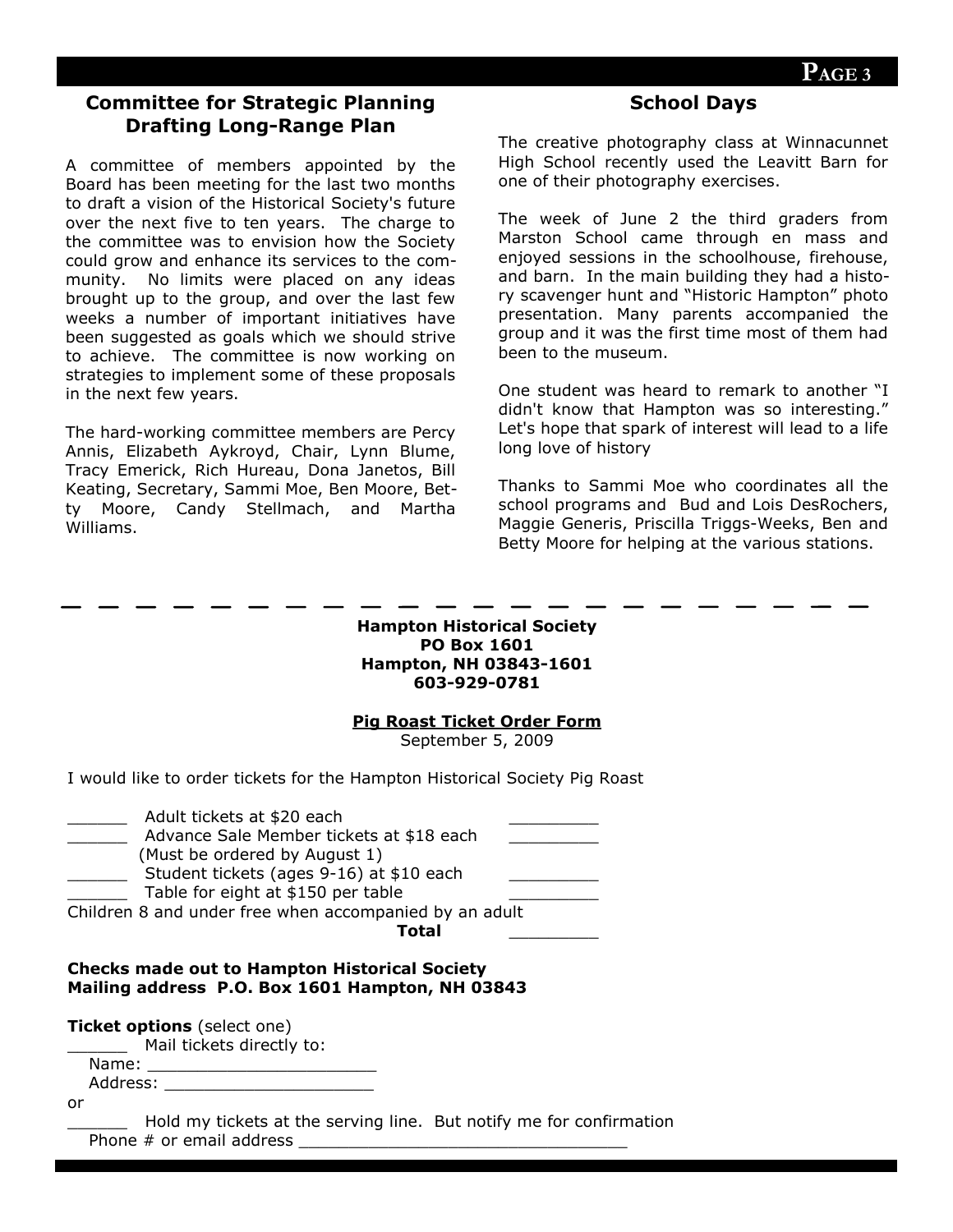# **PAGE 4**

- June 28 2:30 pm "Hampton Then and Now" Betty Moore and Elizabeth Aykroyd - Tuck Museum
- September 5 Noon to 3 pm The 8th Annual Pig Roast
- September 20 2:30 pm "Cows and Communities" Steve Taylor - Leavitt Barn
- October 9 6 pm Pot Luck supper 7 pm "Slow Foods- Sustainable Gardens" John Foti Annual Meeting - St. James Masonic Lodge
- November 15 2:30 pm "Hampton's Diary and Other Early Industry" Bill Keating - Tuck Museum

# **UPCOMING EVENTS BUSINESS MEMBERSHIP**

We thank the following business members for their support of the Society: 234 Lafayette Road Realty LLC Ashworth by the Sea Casassa & Ryan Dion Construction, Inc. Eccentric Hair Galley Hatch Restuarant Hampton Eyecare Associates Kimball Auto Body Kingfish Trolley Lines, LLC Lamie's Inn & The Old Salt Restaurant Landwright, LLC Mackensen & Company Inc. Neville & Associates Financial Services Northeast Auctions Preston Real Estate Remick & Gendron Funeral Home-Crematory Seabrook Station Seacoast Florist Inc. Law Offices of William Trafidlo Tobey & Merrill Insurance Unitil Corporation Windjammer by the Sea

# **GATHERINGS FROM THE GREEN HAMPTON HISTORICAL SOCIETY P.O. BOX 1601 HAMPTON, NH 03843-1601**

Address Service Requested

**Non-Profit Organization U.S. POSTAGE PAID Hampton, NH Permit No. 17**